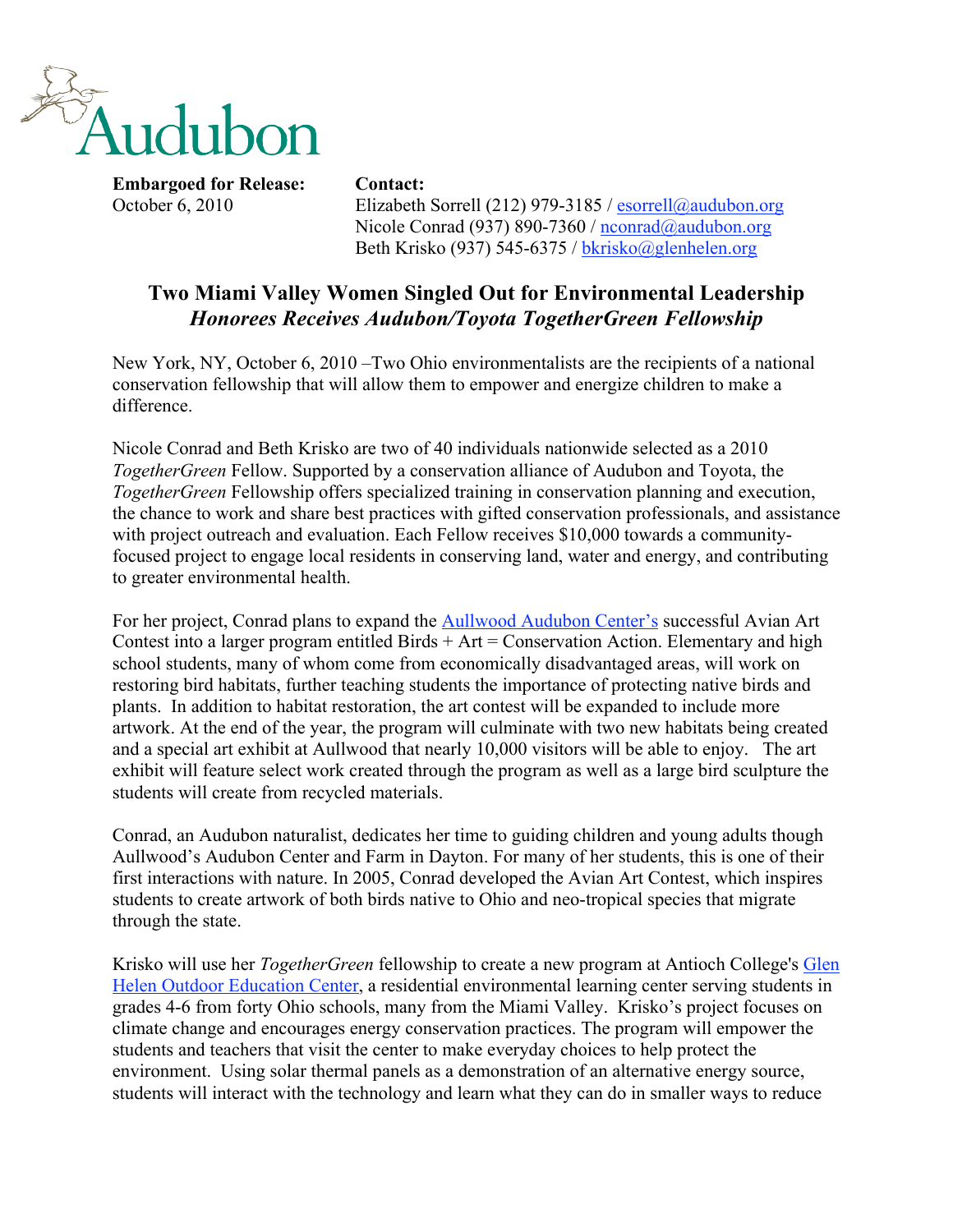carbon dioxide emission. At the end of a Glen Helen visit, teachers will be given tools to take the message back to the classroom by leading energy-reducing initiatives. By reaching over one thousand local students each year, Krisko believes that this project has will contribute to reducing carbon dioxide emissions in the Miami Valley.

Krisko has demonstrated her commitment to conservation throughout her career at Glen Helen, holding a variety of leadership positions while motivating diverse groups of people to achieve conservation results. As Volunteer Coordinator, she organized stewardship activities for both university and elementary students, including a "Bioblitz," a 24-hour science and educational event. She is now the Director of the Outdoor Education Center and continues to empower others to make positive differences.

"Nicole and Beth are the kind of people who can make a real difference in the health of our environment and the quality of our future," said Audubon President David Yarnold. "Each of our *TogetherGreen* Fellows demonstrates exceptional environmental understanding and commitment, combined with tremendous potential to inspire and lead others. Together, they represent the talented and diverse leadership the environmental community will need to tackle the huge challenges and opportunities confronting us today and in the years to come."

"This fellowship allows me to share conservation messages with youngsters and provide handson opportunities for these same youngsters to make positive changes to out environment that will last for many generations," said Conrad. "I'm very exciting about receiving it."

"*TogetherGreen* has given me the tools, inspiration, and the motivation to incorporate a program into Glen Helen's environmental education lessons that not only teaches students, but actually motivates and inspires them to make positive environmental choices in their everyday lives," said Krisko. "*TogetherGreen* is helping me localize a global crisis to actually make a real difference in my community."

Conrad has worked at the Aullwood Audubon Center and Farm since 2004. Krisko has worked at Glen Helen since 2002. Half of the *TogetherGreen* Fellows come from within Audubon's farreaching national network; half channel their environmental efforts through other organizations, such as Glen Helen.

Conrad received her B.S. in geography (with an emphasis on resource and environmental study) from Southwest Texas State University in 2002. In 2006, she received the Audubon ACE Award for Individual Achievement. She currently volunteers with several organizations in Ohio, including Team Greyhound.

Krisko received her M.S. in environmental science and her B.A. in communications from Miami University of Ohio, and earned her Ohio teacher licensure from Antioch University. She has played a variety of roles in conservation driven projects, including scientific research, land-use planning, and educational outreach.

Fellowship recipients were chosen from a large pool of highly qualified individuals. All were required to have at least six years of experience in conservation, environmental education,